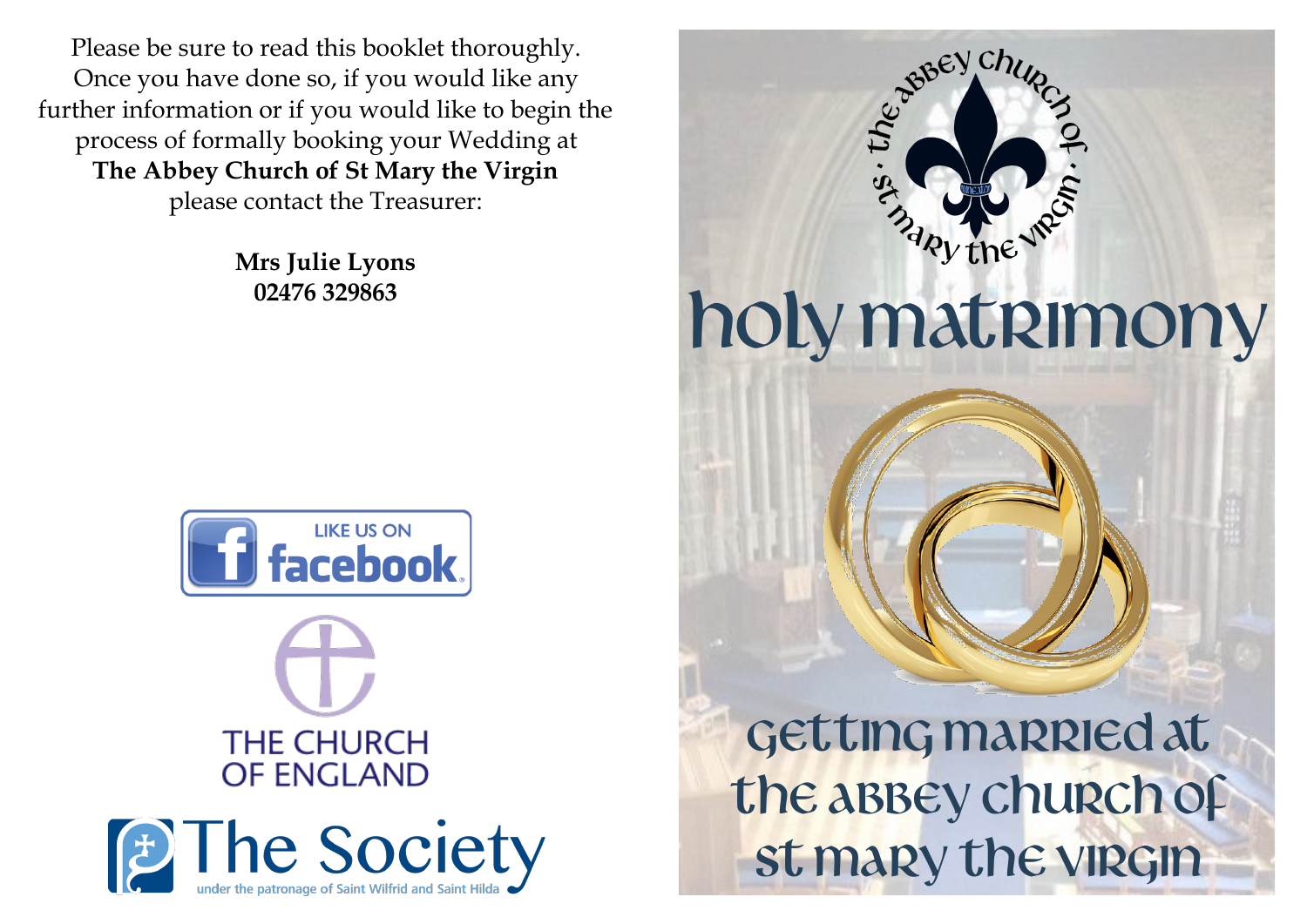**U** hank you for considering the Abbey Church of St Mary the Virgin for your wedding and please accept our sincere congratulations on your engagement!

Christian Marriage, or Holy Matrimony, is defined by the Church in Canon Law as: "a union permanent and lifelong, for better for worse, till death them do part, of one man with one woman, to the exclusion of all others on either side, for the procreation and nurture of children, for the hallowing and right direction of the natural instincts and affections, and for the mutual society, help and comfort which the one ought to have of the other, both in prosperity and adversity."

If you are ready to enter into this way of life then we are extremely pleased and excited for you, and for your families and friends. It's a wonderful thing and to be able to be with you and to pray God's blessing on your union is a tremendous privilege. No doubt you're already starting to think about and plan for your Wedding Day, but, if you decide to explore the possibility of getting married here at St Mary the Virgin, then what you find here will be essential reading.

This booklet is intended to ensure that you have all the important information you'll require to begin to plan for the Big Day. Some of what is included here might, at times, seem a bit dry but *please read it all very carefully*. Your Wedding, wherever it is, will, without doubt, be a wonderful and an exciting occasion, but the fact remains that there are lots of extremely important things for you to consider and take in before you apply to be married here.

Our goal is to ensure that you get the very best for your Wedding Day and the best start to your married life together.

With prayers for you as your start to prepare in earnest and, more importantly, for a new and exciting way of life together.

# Order of service

Some couples decide to produce an order of service for their wedding day, although it is absolutely not essential for you to do so—we can and, probably more often than not, do get through marriage services without a specially-made order of service.

Nevertheless, it is true that they are nice mementoes of your big day, so it is something you might like to consider. If you think you would like to have one, a simple and effective design is to have a personalised cover and then, on the inside, the headings for each section of the wedding, as well as the text of your hymns and the Lord's Prayer.

We don't produce them here at the Church, so you would need to be in touch with a printing firm or make them yourselves at home. However, if you decide that you would like one, please ask for us to send you an example copy.

# Fees

At present the fees for a wedding at the Abbey Church of St Mary the Virgin are approximately £680. but please be aware that fees are amended at a national level each year and are beyond our control, so this may be subject to a small increase—we will advise you of the exact cost when you make your booking.

Roughly £500 of these fees are statutory fees that we are legally obliged to charge and a large percentage of that is passed on to the Diocese of Coventry—these monies, then, go towards the upkeep of the Church locally, regionally, and nationally and without the fees we collect from weddings this beautiful building might not have been available for your own! The rest of the fees cover flowers, organist, vergers, and the running costs of the church building.

Marrying at the Register Office, unsurprisingly, incurs lest financial outlay than marrying in church, but our prices are very reasonable compared to the cost of getting married in another venue locally or nationally.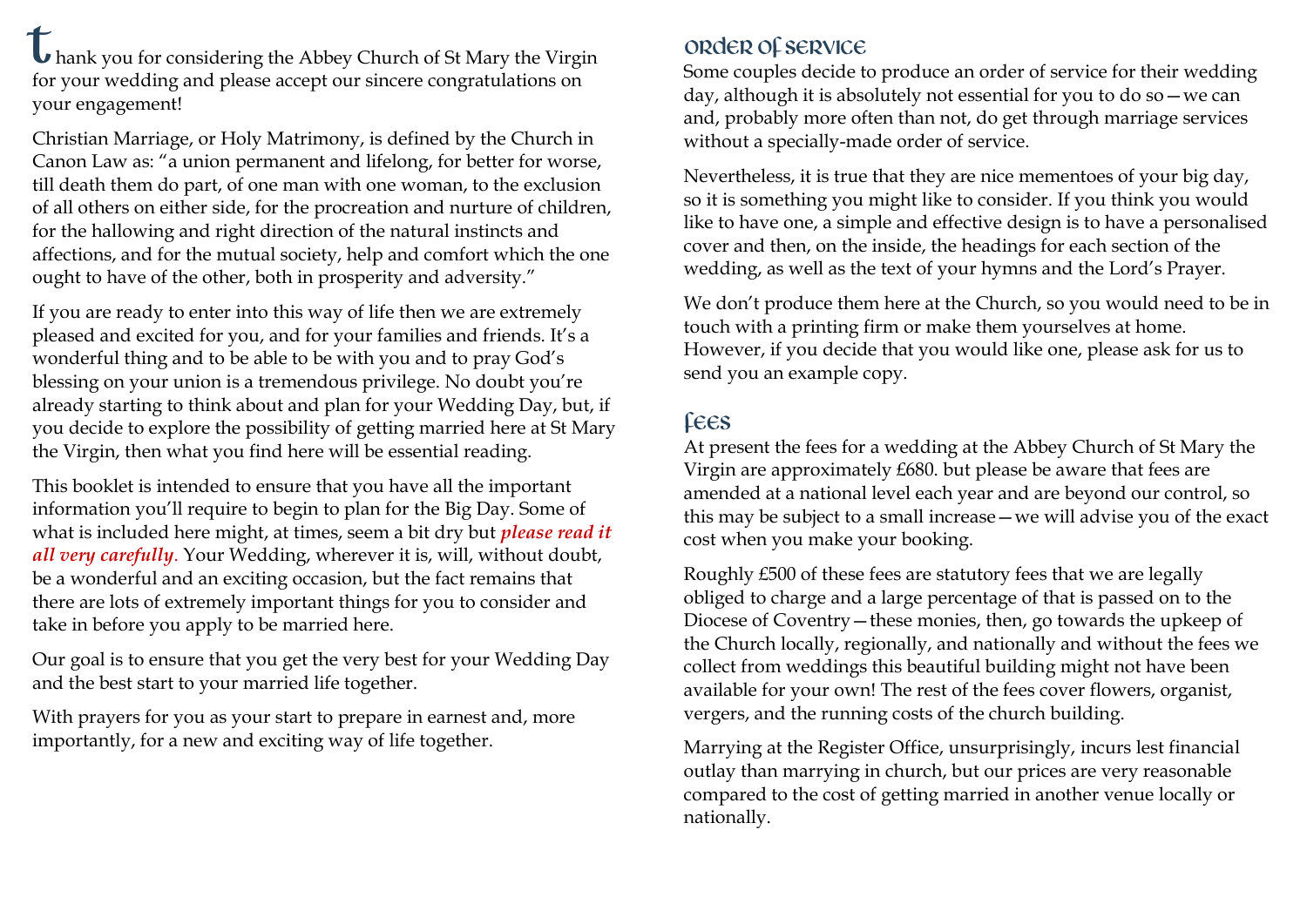*Dear Lord and Father of Mankind Give me Joy in my Heart Guide Me, O thou Great Redeemer Immortal, Invisible I Vow to Thee my Country I Watch the Sunrise Jerusalem Lead Us Heavenly Father Lead Us Lord of all Hopefulness Love Divine, All Loves Excelling Morning has Broken O Jesus I Have Promised Make Me a Channel of Your peace One More Step Along The World I Go Praise my soul the King of Heaven The King of Love my Shepherd is We Pledge to One Another* 

### Other music

Traditional music for the Bride's entrance and the couples' departure from the church might include the following (all worth YouTubing): Wagner—The Bridal Chorus Pachelbel—Canon in D Mendelssohn—Wedding March Handel—Arrival of the Queen of Sheba

But you might like something more contemporary—we are quite happy to use CDs of other music but you will need to provide them yourself and bring them to the rehearsal. Please also check first, before settling on a piece of music.

It is also customary for music to be played during the signing of the Marriage Registers—again, the organist can play music during this part of the service for a more traditional feel, or you could use tracks from CDs.

# Who can get married at st mary the virgin?

Although the Church of England has recently passed legislation to make it a lot easier to get married in the parish church of your choice, it's still not quite as straightforward as simply picking your favourite venue. Legal restrictions are imposed upon us and that means that you will need to have a **'qualifying connection'** to this Parish Church in order to get married here; you will also need to be able to show documentary evidence that proves a 'qualifying connection'.

You can legally get married at St Mary the Virgin *if you can show* that **any one** of the following criteria applies to you:

• if either bride or groom live in the Parish of St Mary the Virgin.

• if either bride or groom has, at any time, lived in the Parish of St Mary the Virgin for a continuous period of at least six months.

• if either bride or groom was baptised at St Mary the Virgin.

• if either bride or groom have been confirmed and your Confirmation is recorded in the Confirmation Register at St Mary the Virgin.

• if either bride or groom has regularly attended St Mary the Virgin for worship for a period of at least six months.

*or*

•if one the parents of either bride or groom, **at any time after you were born**, has lived in the Parish of St Mary the Virgin for a continuous period of at least six months.

•if one of your parents has regularly attended St Mary the Virgin for worship for a period of at least six months.

*or*

• if the parents or grandparents of either bride or groom were married at the Abbey Church of St Mary the Virgin.

If you are unable to prove that any of the above criteria apply to you and you still wish to be married at the Abbey then **all is not lost**: it is possible to establish a 'qualifying connection' and become legally eligible if one of you regularly attends the 10.15am Sunday Parish Mass for a period of at least six months (in this case, 'regularly' should be understood to mean at least twice a month).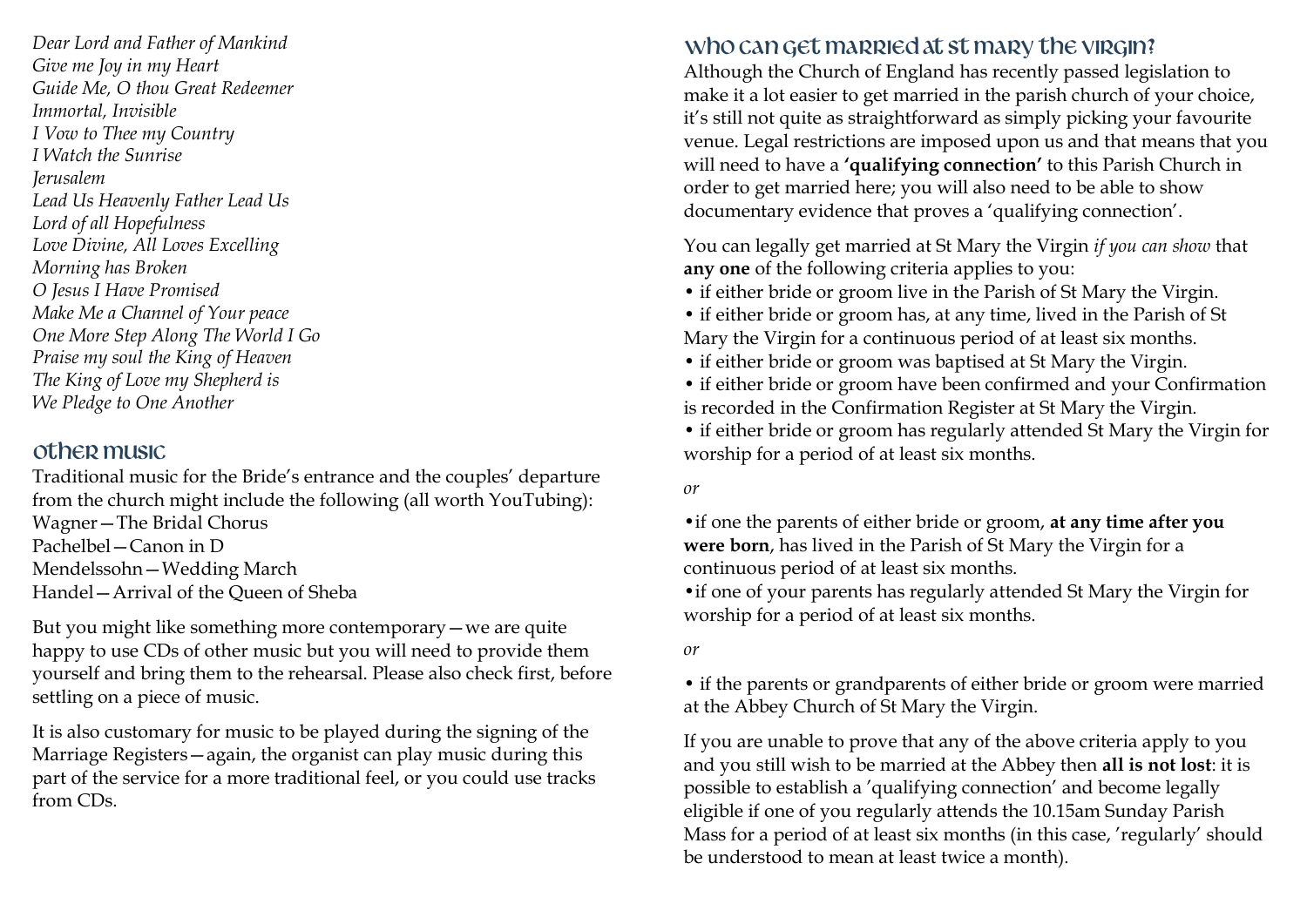To discover whether or not you live in the Parish of St Mary the Virgin, please go to **https://www.achurchnearyou.com/church/12985/** and zoom in using the map tool to see if your home lies within the parish —the orange shaded area shows the boundaries of our parish. Unfortunately, 'close' is not close enough—we can't bend the rules, even if you're only a few feet over the parish boundary.



If either bride of groom is a non-EEA national (ie, non-European) then a Superintendent Registrar's Certificate will need to be acquired before a wedding can take place in any Church of England parish church.

In accordance with the Immigration Act 2014, **all of those who wish to be married in a Church of England parish church must provide evidence of their nationality** (a current passport or birth certificate).

Contrary to popular belief, neither bride nor groom need be baptised in order to be married in a Church of England parish church; so, if one or both of you weren't baptised as a child that's not a problem—but adults can be baptised, too, so if you would like to explore baptism, the Vicar would be delighted to speak with you about this. However, Baptism is a special gift of God and a Sacrament of His Church and can only be offered as part of a serious Christian commitment , so we can't baptise simply in order to establish a 'qualifying connection'.

#### Readings

The Church of England wedding service always contains at least one reading from the Bible, a list of suitable wedding readings are listed below. The priest who takes your wedding will be happy to read the lesson but it is a wonderful way for someone you love to participate in your ceremony. A friend or family member would be a nice option, for example, but it is also possible for either groom or bride to read the Bible reading.

Some suggested readings:

*1 Corinthians 13 Genesis 1.26-28 Song of Solomon 2.10-13; 8.6-7 Matthew 5.1-10 Mark 10.6-9, 13-16 John 2.1-11 Ephesians 5.21-33 Philippians 4.4-9 Colossians 3.12-17 1 John 4.7-12*

# Hymns

Holy Matrimony is an act of worship and singing God's praises is always an important feature of a service in church, so we ask that you choose (at least) two hymns for your wedding ceremony. There are lots and lots of possibilities and there is a list of suitable hymns below; but, if you're struggling, a good idea is to visit the Church of England's website, **www.yourchurchwedding.org** and when choosing your hymns look them up on Youtube!

If the hymns you choose are not in our hymn books then it will be necessary for you to print separate sheets or to include the text of the hymns in an order of service (if you choose to produce one).

### Some suggested hymns:

*All Things Bright and Beautiful Amazing Grace Bind us Together*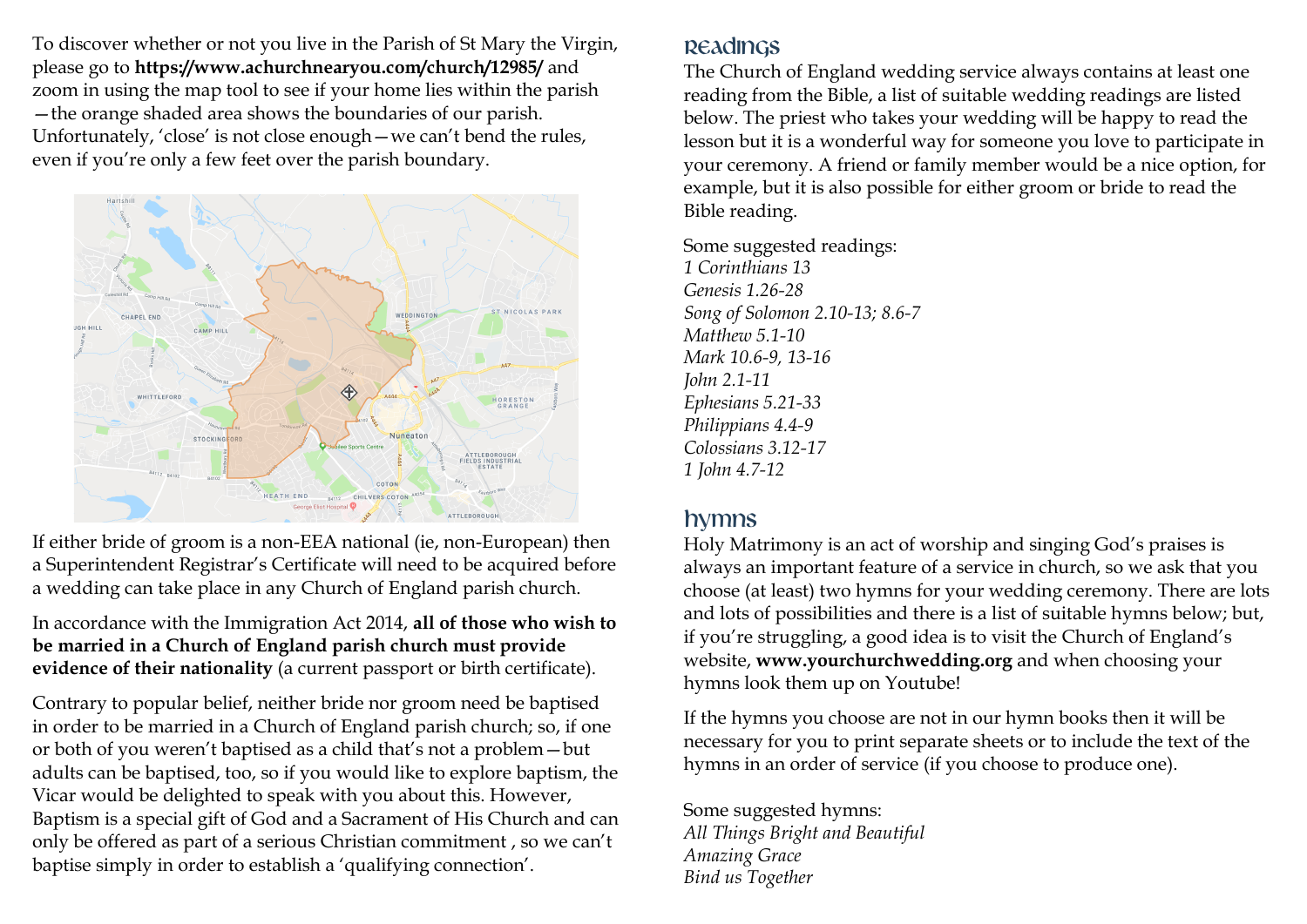banns to be read in church, in which case you will need to apply for a Common Licence, rather than banns; this is also the process you will need to undertake if one or both of you are British, but do not live in England or Wales—again, we will be able to help you with this.

If one or both of you is a national of a country which is outside the European Economic Area, you will require a Superintendent Registrar's Certificate to marry, rather than have banns read.

### What are banns?

Banns are an ancient and traditional way in which your forthcoming wedding is publicly announced and is also a way for anyone to offer a legal challenge to it (this sounds scary, but if there's no legal reason why you shouldn't be getting married then there is really nothing to worry about!).

The form of words for the publication of banns is:

*I publish the banns of marriage between N of [e.g. the parish of ] and N of [e.g. this parish]. If any of you know cause or just impediment why these two persons should not be joined together in Holy Matrimony, ye are to declare it. This is the [first/ second/ third] time of asking.*



# What if one of us is divorced?

If either bride or groom is divorced and has a former spouse who is still alive, then, at present, we are unable to offer Holy Matrimony at St Mary the Virgin; but there are still ways that we can help you to celebrate your wedding and to celebrate it with you.

We, of course, absolutely understand that life and relationships are complicated and that this is a delicate matter, but the fact that we can't offer marriage to you really is not a judgement on you or your life; rather it is a matter of theology and ecclesiology: the Vicar does not recognise that he has the authority— and, therefore, is unable, in good conscience— to dispense with the historic and traditional teaching of the Universal Church. That said, just because we are not in a position to offer the marriage ceremony to those who are divorced it doesn't mean that we don't recognise that your forthcoming union can't or won't be a beautiful thing and a blessing on your lives, on the lives of your families and friends, on your community, and on the world around you.

After a civil ceremony at the Register Office or another wedding venue, we are able—and would be delighted—to welcome you into church for a service of Prayer and Dedication. This looks just a little different to a wedding service, in that bride and groom enter together and rings are not exchanged; but other than that is very similar and a lovely ceremony. For a service of Prayer and Dedication after a civil ceremony there is no need to satisfy the legal requirements or qualifying criteria that are essential for a wedding in church—all you need to do is get in touch.

#### Same-sex unions

The Church of England holds to a traditional understanding of the sacrament of Holy Matrimony, consistent with the Universal Church; further to and as a consequence of this it is not legally permitted to offer marriage to same-sex couples nor services of Prayer and Dedication after a same-sex civil ceremony in the Church of England.

All are welcome at St Mary the Virgin, regardless of race, nationality, gender, or sexuality and we strive to ensure that everybody can feel at